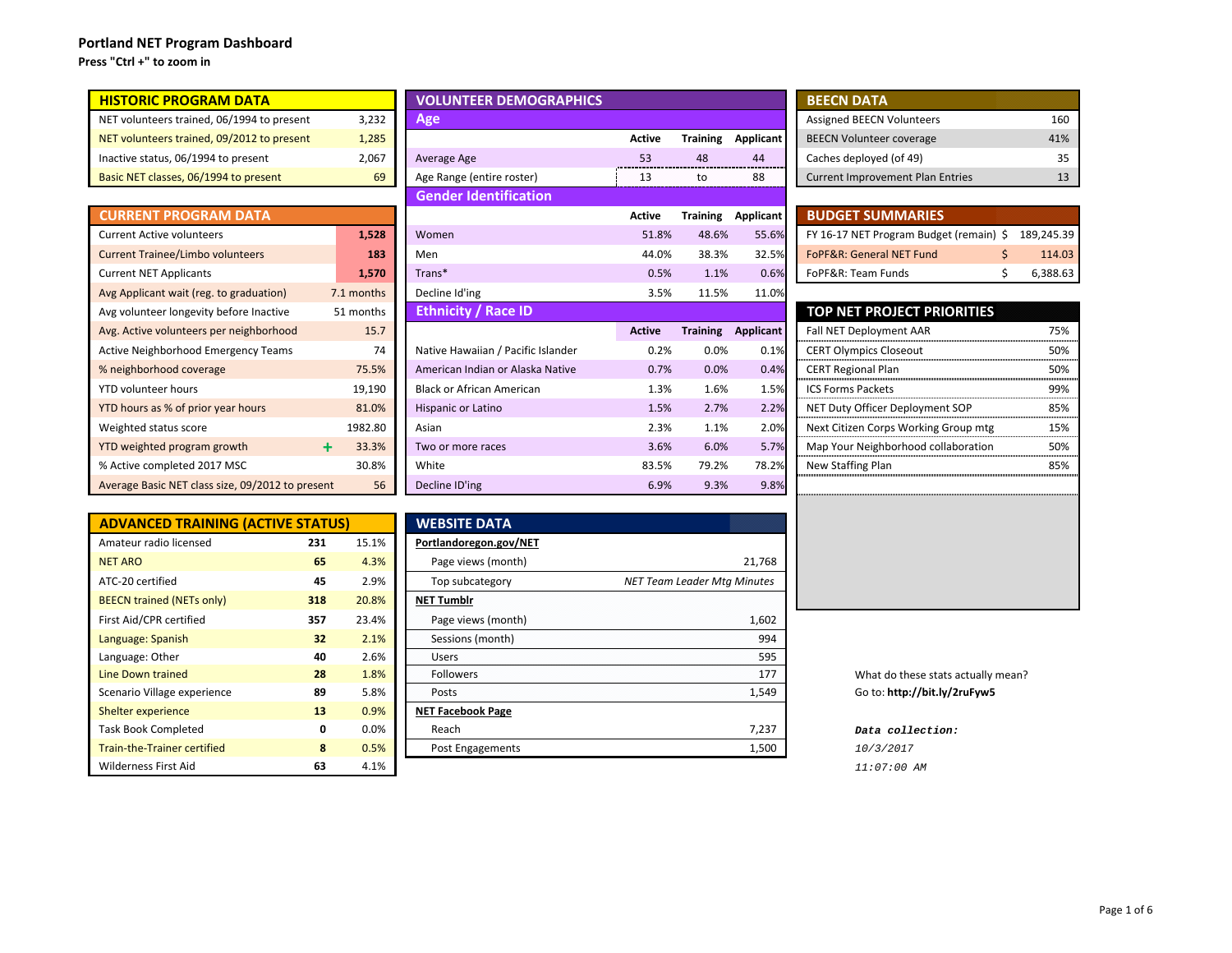**Press "Ctrl <sup>+</sup>" to zoom in**

| <b>NEIGHBORHOOD DASHBOARDS</b> |                |                 |                  |                |              |                 |                   |                         |                   |
|--------------------------------|----------------|-----------------|------------------|----------------|--------------|-----------------|-------------------|-------------------------|-------------------|
|                                | <b>Active</b>  | <b>Training</b> | <b>Applicant</b> | Secondary      | <b>ATVs</b>  | <b>WEIGHTED</b> | <b>YTD Growth</b> | <b>YTD Hours</b>        | hours % prior yr. |
| Alameda                        | 17             | $\mathbf 0$     | 18               | 5              | $\mathbf 0$  | 21.37           | 30%               | 141                     | 62%               |
| <b>Arbor Lodge</b>             | 25             | 5               | 29               | 5              | $\mathbf{0}$ | 34.77           | 26%               | 165                     | 36%               |
| Ardenwald-Johnson Creek        | 1              | 0               | 3                | $\mathbf{1}$   | $\mathbf 0$  | 1.78            | $-32%$            | 0                       | 0%                |
| Argay                          | 5              | $\mathbf{1}$    | $\overline{3}$   | 5              | $\mathbf{0}$ | 7.87            | 19%               | 133                     | 16%               |
| <b>Arlington Heights</b>       | 16             | $\overline{7}$  | 6                | 0              | $\mathbf 0$  | 22.15           | 2361%             | 438                     |                   |
| <b>Arnold Creek</b>            | 21             | $\mathbf{1}$    | 5                | $\overline{2}$ | $\mathbf{0}$ | 23.17           | 20%               | 118                     | 37%               |
| <b>Ashcreek</b>                | 21             | 5               | 13               | $\overline{2}$ | $\mathbf 0$  | 27.37           | 53%               | 387                     | 73%               |
| <b>Beaumont-Wilshire</b>       | 20             | $\mathbf{1}$    | 9                | $\overline{2}$ | $\mathbf 0$  | 22.77           | 18%               | 333                     | 62%               |
| <b>Boise</b>                   | 12             | $\mathbf{1}$    | 17               | 0              | $\mathbf 0$  | 15.30           | 45%               | 80                      | 37%               |
| <b>Brentwood-Darlington</b>    | 14             | $\mathbf{1}$    | 14               | $\overline{2}$ | $\mathbf 0$  | 17.52           | 21%               | 135                     | 64%               |
| <b>Bridgeton</b>               | $\overline{4}$ | 0               | $\overline{4}$   | 0              | $\mathbf 0$  | 4.60            | 23%               | 12                      | 0%                |
| <b>Bridlemile</b>              | 10             | $\overline{4}$  | 15               | $\mathbf{1}$   | $\mathbf{0}$ | 15.58           | 51%               | 194                     | 134%              |
| <b>Brooklyn</b>                | 8              | $\overline{2}$  | 12               | $\pmb{0}$      | $\mathbf 0$  | 11.30           | 81%               | 67                      | 88%               |
| <b>Buckman</b>                 | 20             | $\mathbf{1}$    | 34               | $\overline{4}$ | $\mathbf 0$  | 27.18           | 35%               | 246                     | 86%               |
| <b>Cathedral Park</b>          | $\overline{4}$ | 0               | $\overline{4}$   | 5              | $\mathbf 0$  | 6.27            | 23%               | 15                      | 29%               |
| Centennial                     | 5              | $\mathbf{1}$    | 12               | $\mathbf{1}$   | $\mathbf{0}$ | 7.88            | 18%               | 111                     | 220%              |
| <b>Collins View</b>            | 33             | $\mathbf{1}$    | 11               | $\pmb{0}$      | $\mathbf 0$  | 35.40           | 28%               | 585                     | 81%               |
| Concordia                      | 23             | 5               | 43               | $\overline{4}$ | $\mathbf{0}$ | 34.53           | 64%               | 423                     | 265%              |
| Creston-Kenilworth             | 10             | 3               | 20               | $\mathbf{1}$   | $\mathbf 0$  | 15.58           | 53%               | 508                     | 215%              |
| Crestwood                      | $\overline{2}$ | $\mathbf 0$     | $\mathbf{1}$     | $\mathbf 0$    | $\mathbf 0$  | 2.15            | 48%               | 27                      | 86%               |
| Cully                          | 34             | 3               | 42               | $\overline{2}$ | 0            | 43.22           | 32%               | 204                     | 189%              |
| <b>East Columbia</b>           | 6              | $\mathbf{1}$    | $\mathbf{1}$     | $\mathbf{1}$   | $\mathbf 0$  | 7.23            | 1106%             | 86                      | $+$               |
| Eastmoreland                   | 9              | 0               | 14               | $\mathbf{1}$   | $\mathbf 0$  | 11.43           | 31%               | 185                     | 84%               |
| <b>Eliot</b>                   | $\overline{3}$ | $\mathbf{1}$    | 12               | $\overline{4}$ | $\mathbf 0$  | 6.88            | 32%               | $\overline{\mathbf{3}}$ | 7%                |
| <b>Far Southwest</b>           | $\overline{7}$ | 0               | $\overline{7}$   | 0              | $\mathbf 0$  | 8.05            | $-14%$            | 4                       | 8%                |
| <b>Forest Park</b>             | 12             | $\overline{2}$  | 12               | $\overline{2}$ | $\mathbf 0$  | 15.97           | 15%               | 67                      | 63%               |
| <b>Foster-Powell</b>           | 13             | $\overline{2}$  | 15               | $\overline{2}$ | $\mathbf 0$  | 17.42           | 43%               | 48                      | 51%               |

| <b>OTHER SECONDARY AFFILIATION</b>     |    |
|----------------------------------------|----|
| AA Other City/CERT                     | 12 |
| <b>PPS - Portland Public Schools</b>   |    |
| <b>PSU - Portland State University</b> | 6  |

**keep a' scrollin ‐‐ >**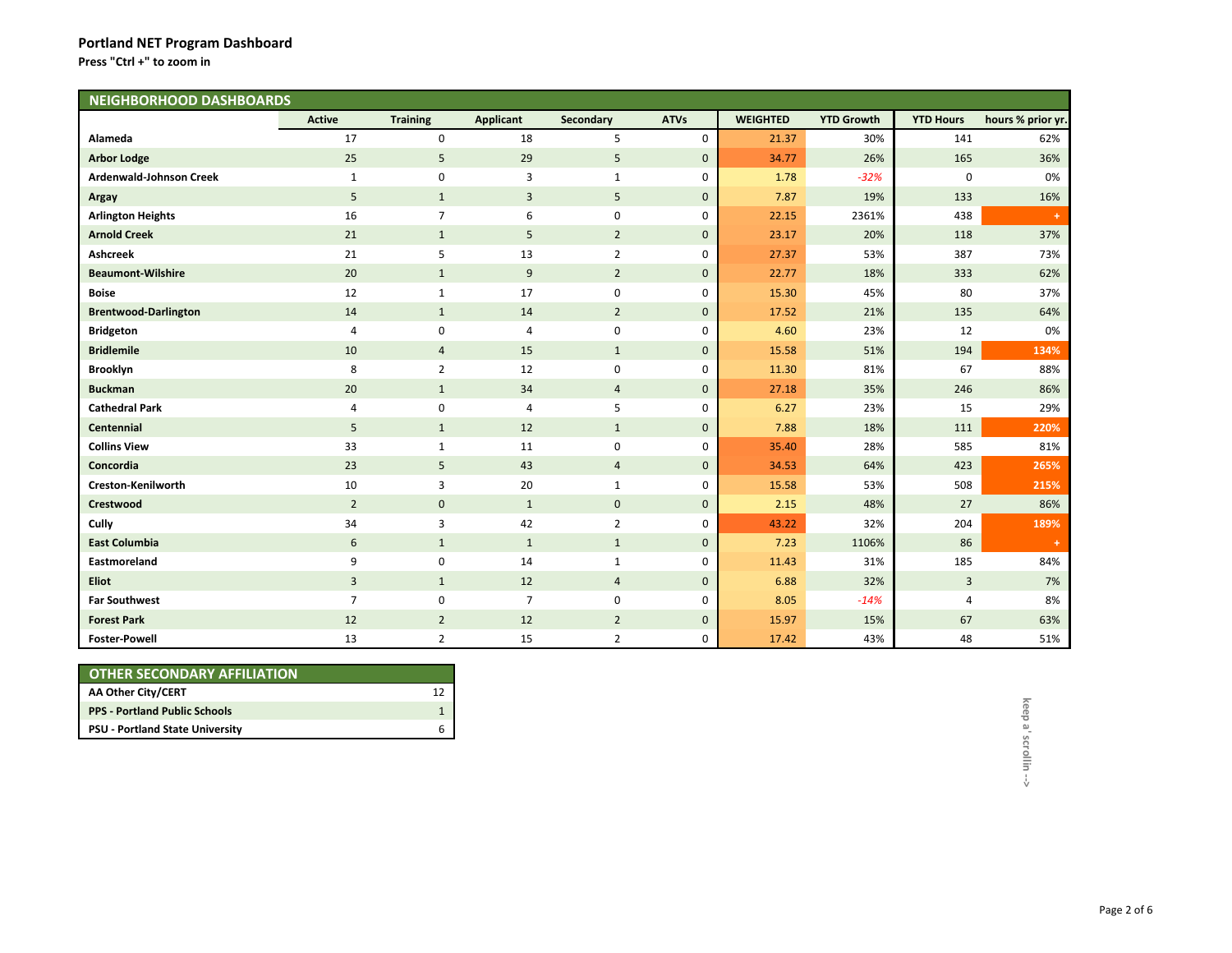| <b>NEIGHBORHOOD DASHBOARDS</b> |                  |                  |                         |                  |                  |                 |                   |                 |                   |
|--------------------------------|------------------|------------------|-------------------------|------------------|------------------|-----------------|-------------------|-----------------|-------------------|
|                                | <b>Active</b>    | <b>Training</b>  | <b>Applicant</b>        | Secondary        | <b>ATVs</b>      | <b>WEIGHTED</b> | <b>YTD Growth</b> | <b>YTD Hrs.</b> | hours % prior yr. |
| Glenfair                       | $\overline{2}$   | $\mathbf{1}$     | $\mathbf{1}$            | $\pmb{0}$        | $\pmb{0}$        | 2.90            | 35%               | $\pmb{0}$       | 0%                |
| <b>Goose Hollow</b>            | $\boldsymbol{6}$ | $\mathbf 0$      | 16                      | 5                | $\pmb{0}$        | 10.07           | 35%               | 35              | 117%              |
| <b>Grant Park</b>              | 21               | $\overline{4}$   | 10                      | 6                | $\pmb{0}$        | 27.50           | 245%              | 521             | 379%              |
| <b>Hayden Island</b>           | 14               | $\overline{2}$   | 12                      | $\mathbf 0$      | $\pmb{0}$        | 17.30           | 15%               | 105             | 21%               |
| Hayhurst                       | 15               | $\overline{2}$   | 18                      | 3                | 0                | 20.20           | 39%               | 249             | 112%              |
| Hazelwood                      | 21               | $\mathbf{1}$     | 11                      | $\overline{3}$   | $\pmb{0}$        | 24.40           | 49%               | 217             | 336%              |
| <b>Healy Heights</b>           | $\mathbf{1}$     | $\pmb{0}$        | $\overline{2}$          | $\pmb{0}$        | $\boldsymbol{0}$ | 1.30            | 0%                | 0               | 0%                |
| Hillsdale                      | 40               | 13               | 41                      | $\overline{2}$   | $\pmb{0}$        | 56.57           | 130%              | 562             | 520%              |
| Hillside                       | $\sqrt{4}$       | $\pmb{0}$        | $\overline{\mathbf{4}}$ | $\pmb{0}$        | $\pmb{0}$        | 4.60            | 88%               | 32              | 630%              |
| Hollywood                      | 13               | $\overline{4}$   | 26                      | 11               | $\pmb{0}$        | 23.56           | 11%               | 286             | 58%               |
| Homestead                      | $\sqrt{4}$       | $\mathbf 0$      | 5                       | 8                | 0                | 7.41            | 138%              | 69              | $\ddot{}$         |
| <b>Hosford-Abernathy</b>       | 33               | $\overline{2}$   | 20                      | $\overline{3}$   | $\pmb{0}$        | 38.50           | 23%               | 330             | 92%               |
| Humboldt                       | 5                | $\mathbf{1}$     | 9                       | $\mathbf{1}$     | $\boldsymbol{0}$ | 7.43            | 38%               | 63              | 63%               |
| Irvington                      | 41               | $\overline{2}$   | 30                      | $\overline{3}$   | $\pmb{0}$        | 48.00           | 25%               | 670             | 87%               |
| Kenton                         | 33               | $\overline{2}$   | 34                      | $\overline{7}$   | $\pmb{0}$        | 41.93           | 25%               | 357             | 100%              |
| <b>Kerns</b>                   | 13               | $\mathbf{1}$     | 13                      | $\overline{3}$   | $\pmb{0}$        | 16.70           | 32%               | 109             | 106%              |
| King                           | 21               | 6                | 30                      | $\bf{0}$         | 0                | 30.00           | 40%               | 95              | 52%               |
| Laurelhurst                    | 41               | $\overline{2}$   | 23                      | $\overline{4}$   | $\pmb{0}$        | 47.28           | $-3%$             | 1134            | 70%               |
| Lents                          | 20               | $\overline{2}$   | 18                      | 5                | $\pmb{0}$        | 25.87           | 21%               | 70              | 35%               |
| Linnton                        | 14               | $\mathbf{1}$     | 12                      | $\overline{4}$   | $\pmb{0}$        | 17.88           | 11%               | 13              | 26%               |
| <b>Lloyd District</b>          | 5                | $\boldsymbol{0}$ | 6                       | 3                | $\pmb{0}$        | 6.90            | 8%                | 56              | 95%               |
| <b>Madison South</b>           | $\bf 8$          | $\mathbf 0$      | $\boldsymbol{9}$        | $\overline{2}$   | $\pmb{0}$        | 10.02           | 43%               | 153             | 78%               |
| Maplewood                      | 19               | 6                | 12                      | $\boldsymbol{0}$ | $\pmb{0}$        | 25.30           | 30%               | 263             | 81%               |
| Markham                        | 12               | $\overline{2}$   | 5                       | $\mathbf{1}$     | $\pmb{0}$        | 14.58           | 47%               | 163             | 86%               |
| <b>Marshall Park</b>           | $\overline{a}$   | $\mathbf{1}$     | 4                       | $\boldsymbol{0}$ | 0                | 5.35            | 13%               | 63              | 141%              |
| <b>Mill Park</b>               | $\overline{2}$   | $\mathbf 0$      | 3                       | $\mathbf{1}$     | $\pmb{0}$        | 2.78            | 14%               | $\mathbf{0}$    | 0%                |
| Montavilla                     | 27               | $\overline{a}$   | 26                      | $\mathsf 3$      | $\pmb{0}$        | 34.90           | 23%               | 315             | 81%               |
| Mt. Scott-Arleta               | 14               | $\overline{2}$   | 16                      | $\overline{3}$   | $\pmb{0}$        | 18.90           | 73%               | 78              | 34%               |
| Mt. Tabor                      | 27               | $\overline{2}$   | 35                      | 4                | $\mathbf 0$      | 35.08           | 57%               | 290             | 88%               |
| Multnomah                      | 40               | $\sqrt{6}$       | 66                      | 10               | $\pmb{0}$        | 57.73           | 33%               | 440             | 92%               |
| <b>North Tabor</b>             | 6                | $\boldsymbol{0}$ | 18                      | $\mathbf{1}$     | 0                | 9.03            | 15%               | 10              | 28%               |
| <b>Northwest District</b>      | 30               | $\overline{2}$   | 36                      | 6                | $\pmb{0}$        | 38.90           | 45%               | 262             | 36%               |
| <b>Northwest Heights</b>       | 19               | $\mathbf{1}$     | 15                      | $\pmb{0}$        | $\pmb{0}$        | 22.00           | 11%               | 127             | 33%               |
| <b>Northwest Industrial</b>    | $\overline{2}$   | $\mathbf 0$      | $\overline{2}$          | $\overline{4}$   | $\mathbf 0$      | 3.63            | 0%                | $\mathbf 0$     | 0%                |
| <b>Old Town Chinatown</b>      | $\overline{2}$   | $\mathbf{1}$     | 8                       | $\mathbf 0$      | $\mathbf 0$      | 3.95            | $-51%$            | 6               | 15%               |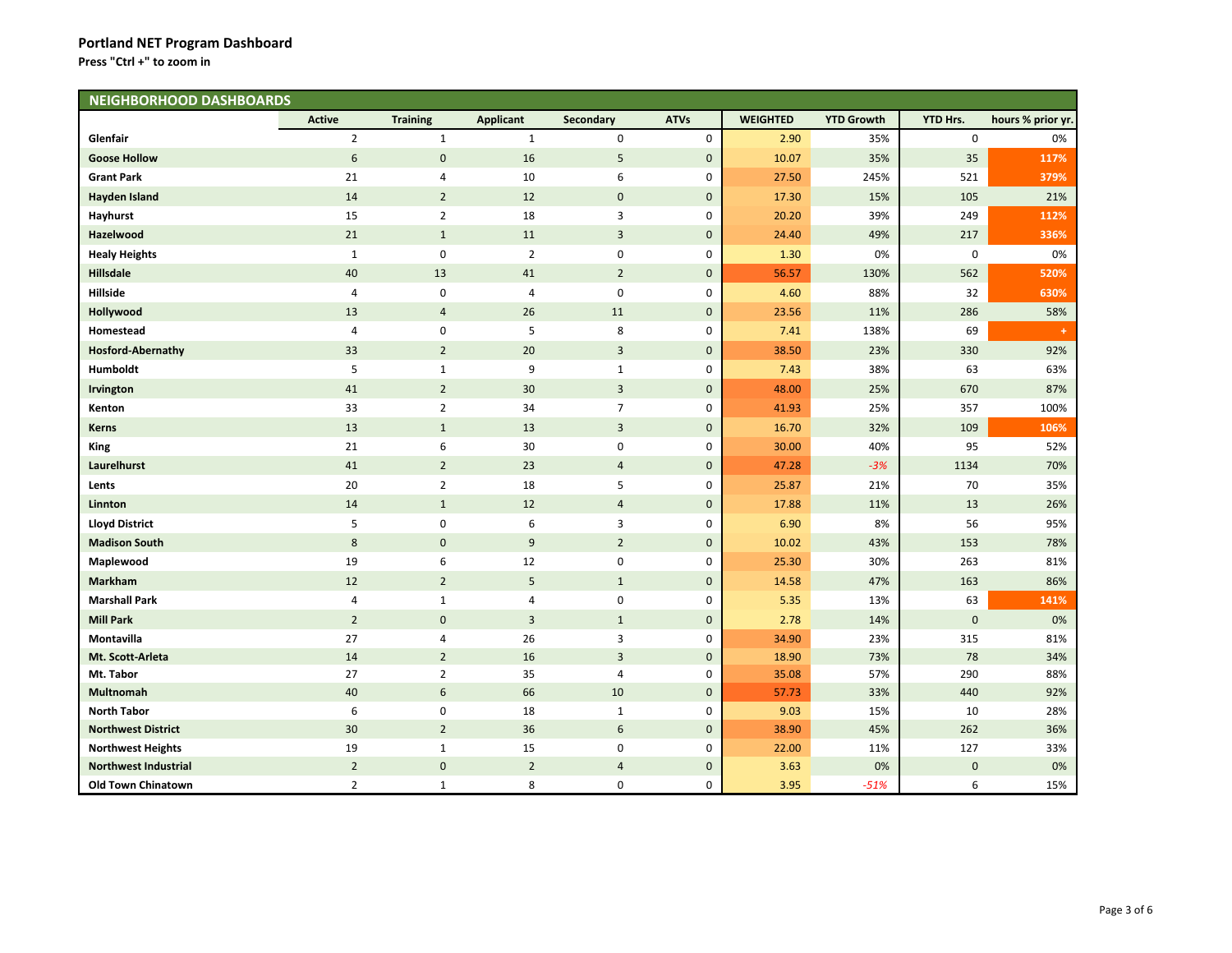| <b>NEIGHBORHOOD DASHBOARDS</b> |                |                 |                  |                |              |                 |                   |                 |                  |
|--------------------------------|----------------|-----------------|------------------|----------------|--------------|-----------------|-------------------|-----------------|------------------|
|                                | <b>Active</b>  | <b>Training</b> | <b>Applicant</b> | Secondary      | <b>ATVs</b>  | <b>WEIGHTED</b> | <b>YTD Growth</b> | <b>YTD Hrs.</b> | hours % prior yr |
| Overlook                       | 33             | $\mathbf{1}$    | 23               | $\overline{3}$ | $\mathbf{0}$ | 38.20           | 24%               | 157             | 35%              |
| Parkrose                       | 4              | $1\,$           | 12               | $\mathbf{1}$   | $\mathbf 0$  | 6.88            | 5%                | 117             | 109%             |
| <b>Parkrose Heights</b>        | 5              | $\mathbf{1}$    | $\overline{7}$   | $\mathbf{0}$   | $\pmb{0}$    | 6.80            | 18%               | 73              | 77%              |
| <b>Pearl District</b>          | 22             | 0               | 19               | 9              | $\mathbf 0$  | 27.85           | 3%                | 136             | 91%              |
| Piedmont                       | 29             | $\overline{2}$  | 22               | $\mathbf 0$    | $\pmb{0}$    | 33.80           | 22%               | 265             | 111%             |
| <b>Pleasant Valley</b>         | $\overline{7}$ | 0               | 3                | $\mathbf 0$    | 0            | 7.45            | 45%               | 102             | 37%              |
| <b>Portland Downtown</b>       | 37             | $\overline{2}$  | 31               | 40             | $\mathbf{0}$ | 56.47           | 12%               | 182             | 68%              |
| Portsmouth                     | 19             | $\mathbf{1}$    | 25               | 4              | $\mathbf 0$  | 24.83           | 2%                | 180             | 194%             |
| <b>Powellhurst-Gilbert</b>     | 15             | $\overline{2}$  | 11               | $\mathbf{1}$   | $\pmb{0}$    | 18.48           | 76%               | 288             | 139%             |
| Reed                           | 8              | $\overline{2}$  | 9                | 0              | $\pmb{0}$    | 10.85           | 84%               | 142             | 80%              |
| Richmond                       | 35             | $\overline{4}$  | 28               | $\overline{2}$ | $\mathbf 0$  | 42.87           | 15%               | 254             | 54%              |
| <b>Rose City Park</b>          | 21             | 3               | 20               | $\mathbf{1}$   | $\pmb{0}$    | 26.58           | 63%               | 292             | 87%              |
| Roseway                        | 17             | $\overline{4}$  | 24               | $\mathbf{1}$   | $\mathbf 0$  | 23.93           | 38%               | 144             | 60%              |
| <b>Russell</b>                 | 5              | 0               | 5                | $\mathbf{1}$   | $\pmb{0}$    | 6.08            | 9%                | $\mathbf{1}$    | 12%              |
| Sabin                          | 24             | $\overline{2}$  | 23               | $\pmb{0}$      | $\pmb{0}$    | 28.95           | 11%               | 71              | 49%              |
| Sellwood-Moreland              | 36             | 4               | 39               | 4              | $\pmb{0}$    | 46.18           | 39%               | 520             | 85%              |
| <b>Skyline Ridge</b>           | 9              | $\mathbf{1}$    | $\overline{2}$   | $\mathbf 0$    | $\pmb{0}$    | 10.05           | 0%                | 120             | 0%               |
| <b>South Burlingame</b>        | 17             | $\mathbf{1}$    | 5                | $\overline{2}$ | $\pmb{0}$    | 19.17           | 4%                | 204             | 51%              |
| <b>South Portland</b>          | 22             | 8               | 24               | $\overline{a}$ | $\pmb{0}$    | 32.93           | 81%               | 288             | 170%             |
| <b>South Tabor</b>             | 11             | $\mathbf 0$     | 15               | $\bf{0}$       | $\pmb{0}$    | 13.25           | 35%               | 65              | 52%              |
| <b>South Waterfront</b>        | 14             | $\mathbf{1}$    | 9                | $\mathbf{0}$   | $\pmb{0}$    | 16.10           | 80%               | 291             | 94%              |
| <b>Southwest Hills</b>         | 19             | 5               | 29               | $\bf{0}$       | $\pmb{0}$    | 27.10           | 34%               | 271             | 83%              |
| St. Johns                      | 44             | $\overline{2}$  | 63               | 5              | $\pmb{0}$    | 56.62           | 18%               | 603             | 61%              |
| <b>Sullivan's Gulch</b>        | 18             | $\mathbf{1}$    | 15               | $\mathbf 0$    | $\pmb{0}$    | 21.00           | 99%               | 303             | 176%             |
| Sumner                         | $\overline{3}$ | $1\,$           | $\overline{3}$   | $\pmb{0}$      | $\pmb{0}$    | 4.20            | $-9%$             | $\mathbf 0$     | 0%               |
| Sunderland                     | $\mathbf 0$    | 0               | 0                | 0              | $\mathbf 0$  | 0.00            | $-100%$           | 0               | 0%               |
| Sunnyside                      | 32             | 3               | 40               | 5              | $\pmb{0}$    | 41.92           | 16%               | 1265            | 68%              |
| Sylvan-Highlands               | 5              | $\mathbf{1}$    | 8                | $\mathbf 0$    | $\pmb{0}$    | 6.95            | $-11%$            | 0               | 0%               |
| <b>University Park</b>         | 11             | $\mathbf{1}$    | 13               | $\mathbf 0$    | $\mathbf 0$  | 13.70           | 25%               | 151             | 82%              |
| Vernon                         | $\overline{7}$ | $\mathbf 0$     | 10               | $\bf{0}$       | $\pmb{0}$    | 8.50            | 15%               | 15              | 49%              |
| <b>West Portland Park</b>      | $\,8\,$        | $\overline{2}$  | $7\overline{ }$  | $\mathbf{1}$   | $\mathbf 0$  | 10.88           | 54%               | 64              | 533%             |
| Wilkes                         | 6              | $\mathbf 1$     | 3                | $\pmb{0}$      | $\pmb{0}$    | 7.20            | 32%               | 74              | 215%             |
| <b>Woodland Park</b>           | $\pmb{0}$      | $\mathbf 0$     | $\overline{2}$   | $\mathbf 0$    | $\pmb{0}$    | 0.30            | 0%                | $\mathbf 0$     | 0%               |
| Woodlawn                       | 18             | $\overline{2}$  | 26               | 0              | $\mathbf 0$  | 23.40           | 51%               | 265             | 161%             |
| Woodstock                      | 31             | $\overline{2}$  | 20               | 14             | $\mathbf{0}$ | 40.16           | 32%               | 411             | 81%              |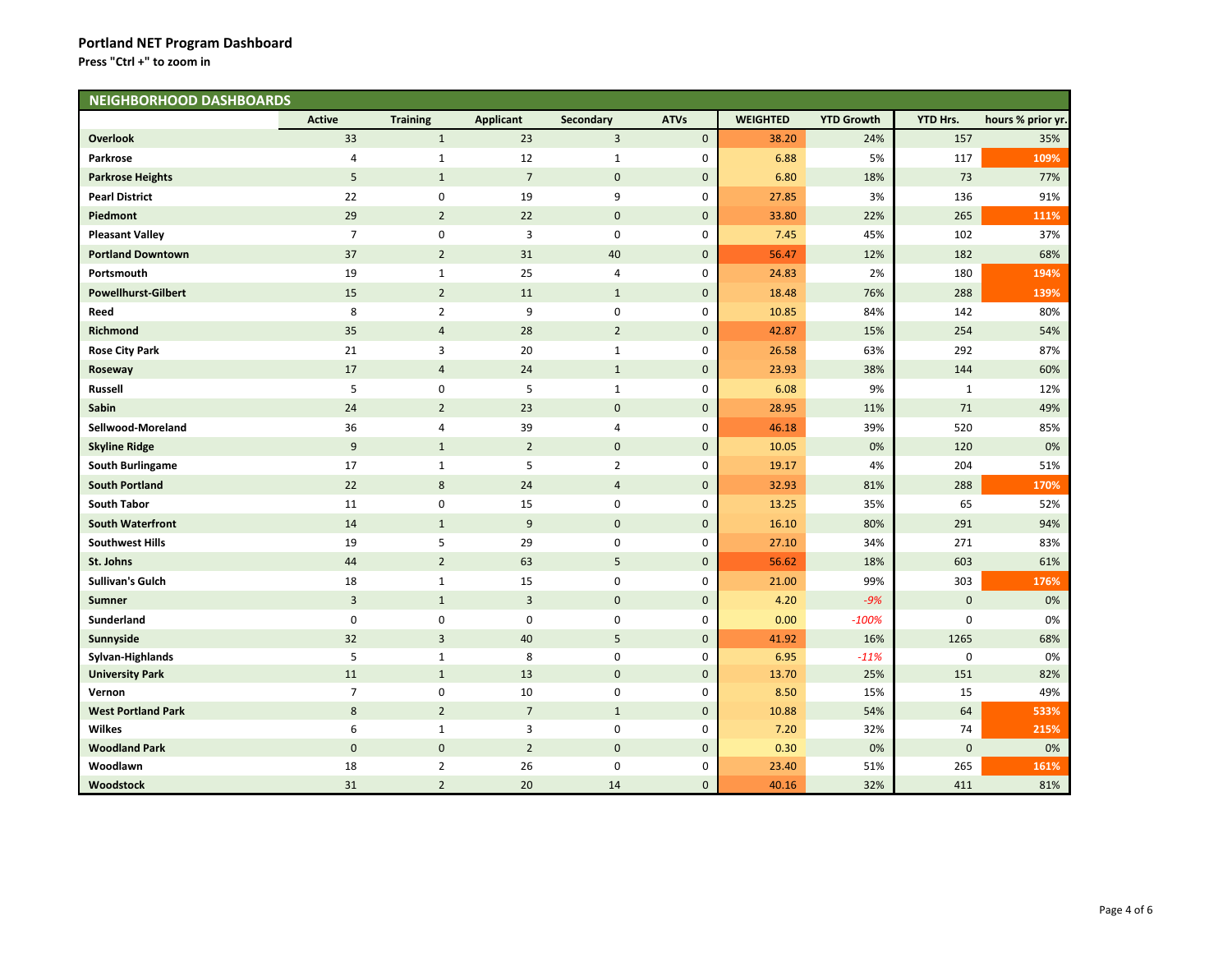| <b>2017 RELEVANT EVENTS</b>               |                                 |              |             |                |                |
|-------------------------------------------|---------------------------------|--------------|-------------|----------------|----------------|
| <b>EVENT</b>                              | <b>TYPE</b>                     | <b>START</b> | <b>STOP</b> | # PARTICIPANTS | Part. TYPE     |
| <b>Wilderness First Aid Class</b>         | <b>Advanced Training - cost</b> | 01/14/17     | 01/28/17    | 20             | Trained        |
| Intro to Drones Class                     | <b>Advanced Training - free</b> | 01/14/17     | 01/14/17    | 18             | Trained        |
| <b>MLK Day Celebration</b>                | Deploy - planned                | 01/16/17     | 01/16/17    | 5              | Deployed       |
| Intro to Drones Class                     | Advanced Training - free        | 01/28/17     | 01/28/17    | 21             | Trained        |
| <b>Wilderness First Aid Class</b>         | <b>Advanced Training - cost</b> | 02/11/17     | 02/25/17    | 23             | <b>Trained</b> |
| Line Down Training                        | Advanced Training - free        | 02/15/17     | 02/15/17    | 29             | Trained        |
| Scenario Village (Op Highrange)           | Exercise - full scale           | 02/25/17     | 02/25/17    | 33             | Participated   |
| <b>NET Recognition Event</b>              | Rec Event                       | 03/04/17     | 03/04/17    |                | Participated   |
| <b>Wilderness First Aid class</b>         | <b>Advanced Training - cost</b> | 03/11/17     | 03/25/17    | 22             | <b>Trained</b> |
| Responding to Alzheimers                  | Advanced Training - free        | 03/22/17     | 03/22/17    | 29             | Trained        |
| <b>High Winds Incident</b>                | Deploy - emergency              | 04/07/17     | 04/07/17    |                |                |
| <b>CERT TTT</b>                           | Advanced Training - free        | 04/08/17     | 04/10/17    | 42             | Trained        |
| Scenario Village (Op Vortex I)            | Exercise - full scale           | 04/08/17     | 04/08/17    |                |                |
| Basic NET (Benson HS)                     | <b>Basic NET</b>                | 04/29/17     | 06/10/17    | 252            | Graduated      |
| <b>Warehouse Fire</b>                     | Deploy - emergency              | 05/18/17     | 05/24/17    |                | Deployed       |
| <b>Grand Floral Parade</b>                | Deploy - planned                | 06/10/17     | 06/10/17    | 15             | Deployed       |
| SW Portland Search and Rescue             | Exercise - partial              | 06/10/17     | 06/10/17    |                |                |
| Basic NET (Hillsdale)                     | <b>Basic NET</b>                | 06/20/17     | 09/10/17    |                | Graduated      |
| <b>Basic NET (PSU)</b>                    | <b>Basic NET</b>                | 06/26/17     | 06/30/17    | 40             | Graduated      |
| Scenario Village (Op Tillamook)           | Exercise - full scale           | 07/15/17     | 07/15/17    |                |                |
| Wilderness First Aid "Lite" class         | <b>Advanced Training - cost</b> | 07/15/17     | 07/15/17    |                |                |
| Heatwave Deployment                       | Deploy - emergency              | 07/31/17     | 07/31/17    | 6              | Deployed       |
| Basic NET (PCC)                           | <b>Basic NET</b>                | 08/25/17     |             |                | Graduated      |
| <b>MCI Simulation</b>                     | Exercise - partial              | 09/07/17     | 09/07/17    | 33             | Participated   |
| <b>Flood Fight Training</b>               | <b>Advanced Training - free</b> | 09/09/17     | 09/09/17    |                | <b>Trained</b> |
| <b>Winch Recovery Training</b>            | Advanced Training - free        | 09/09/17     | 09/09/17    | 13             | Trained        |
| Eagle Creek Comm. Mtg.                    | Deploy - planned                | 09/10/17     | 09/11/17    | 16             | Deployed       |
| Columbia Co. Field Day                    | Advanced Training - free        | 09/23/17     | 09/23/17    | $\overline{7}$ | Trained        |
| <b>Water Presentation</b>                 | <b>Advanced Training - free</b> | 09/26/17     | 09/26/17    | 54             | <b>Trained</b> |
| Out of Darkness Walk                      | Deploy - planned                |              |             |                |                |
| <b>Scenario Village (Operation Astor)</b> | Exercise - full scale           | 10/14/17     | 10/14/17    |                |                |